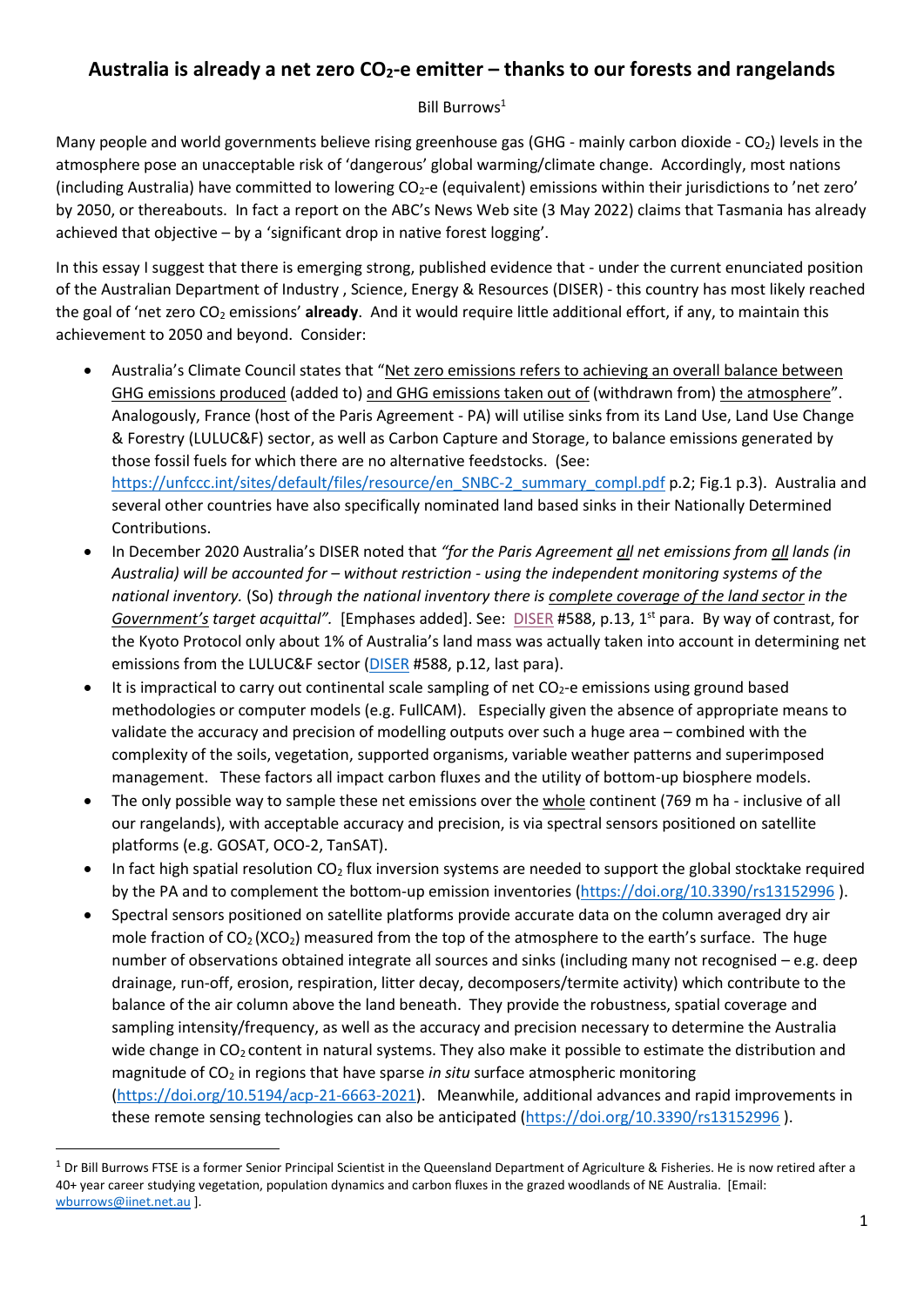Published data in leading scientific journals (Table 1) for four different studies and three different satellite platforms (see above) together cover sampling 'years' from 2011 to 2017-18. These sampling periods include strong La Niña and El Niño episodes. The natural (managed land)  $CO<sub>2</sub>$  flux (withdrawal from the atmosphere above the Australian land mass over all retrieval platforms and sampling years,  $n=6$ ) averaged c. 701 Mt CO<sub>2</sub>e per year. This average land sink is approximately 157 % of total human sourced emissions ( $\approx$  446 Mt CO<sub>2</sub>-e per year) released into the atmosphere over the 'years' sampled. [By way of contrast, the equivalent managed land sink in mainland USA (766 M ha) only corresponds to c.12 % of that nation's fossil fuel emissions].

**Table 1. Natural CO<sup>2</sup> flux (withdrawal from the atmosphere above the Australian land mass) – expressed in common units (Mt CO2-e/year) and based on retrievals from three different satellite platforms, combined with inversion procedures** [See reference links for methods and attributed uncertainty estimates].

| Reference              | <b>GOSAT</b>             | OCO-2  | <b>TanSat</b>                | <b>Retrieval Year</b> |
|------------------------|--------------------------|--------|------------------------------|-----------------------|
| Detmers et al. 2015    | 770                      | -      | $\overline{\phantom{a}}$     | 2010-11               |
| Wang et al. 2019       | 958                      | 806    | $\overline{\phantom{a}}$     | 2015                  |
| Chevallier et al. 2019 |                          | 697    | $\qquad \qquad \blacksquare$ | 2017                  |
| Yang et al. 2021       | $\overline{\phantom{0}}$ | $205*$ | 770                          | 2017-18               |

#### **GRAND MEAN (over all retrieval platforms and sampling years, n=6) ≈ 701 Mt CO2-e /year**

**\***This published value is included in the GM calculation, but appears to be an outlier, possibly related to the misapplication of the mass ratio between  $CO<sub>2</sub>$  and C (cf[. Detmers et al. 2015](https://doi.org/10.1002/2015GL065161) – as corrected 23 Jan 2017)

It has been suggested that any flux recorded in these lands cannot be included in our National Greenhouse Gas Inventory and PA accounts because this huge landscape is not identified or congruent with Intergovernmental Panel on Climate Change (IPCC) guidelines. This is not in accord with Ogle *et al.* (2018 - [https://doi.org/10.1186/s13021-](https://doi.org/10.1186/s13021-018-0095-3) [018-0095-3](https://doi.org/10.1186/s13021-018-0095-3) ). These authors clearly show how the 'managed land' concept has now replaced (become a proxy for) the anthropogenic definitions associated with the Kyoto Protocol (First Commitment Period accounting). Hence:

*"All governments using guidance from the IPCC are implicitly using the managed land proxy, and many of these governments may consider their entire territory as managed land".* For example, for what is considered to be 'managed' and 'unmanaged' land in the USA see **Fig.4** in the previous Link. Note the title (read carefully) of this Ogle *et al.* 2018 paper is: 'Delineating managed land for reporting national greenhouse gas emissions and removals to the United Nations Framework Convention on Climate Change'. A final extract especially relevant to Australia follows:

*"Among the nations providing information about application of the managed land proxy to subdivide forest land, grassland and wetlands into managed and unmanaged land, several have classified managed land simply by considering some land uses as managed and others as unmanaged. For example, Australia and Belarus consider all forest land, grasslands and wetlands as managed, while land in the 'other land' category (e.g., rock outcrops, glaciers, barren areas) is considered unmanaged".* [Note: The UN Framework Convention on Climate Change/IPCC definition of a 'forest' is in effect inclusive of all vegetation classified as forest, woodland and medium/tall shrubland in the Australian context].

#### **Conclusion**

To understand why Australia has seemingly achieved net zero  $CO<sub>2</sub>$  emissions (in terms of the PA) already, the following key points are relevant:

- i. In future we will be accounting for all net emissions from  $all$  lands in the LULUC&F sector without restriction - (as earlier noted only about 1% of the nation's land mass was included in accounts for the Kyoto Protocol).
- ii. The only practical way to accurately sample all net emissions at a continental scale (769 M ha) is via inversions, based on satellite retrievals of the column averaged dry air mole fraction of  $CO<sub>2</sub>$  measured from